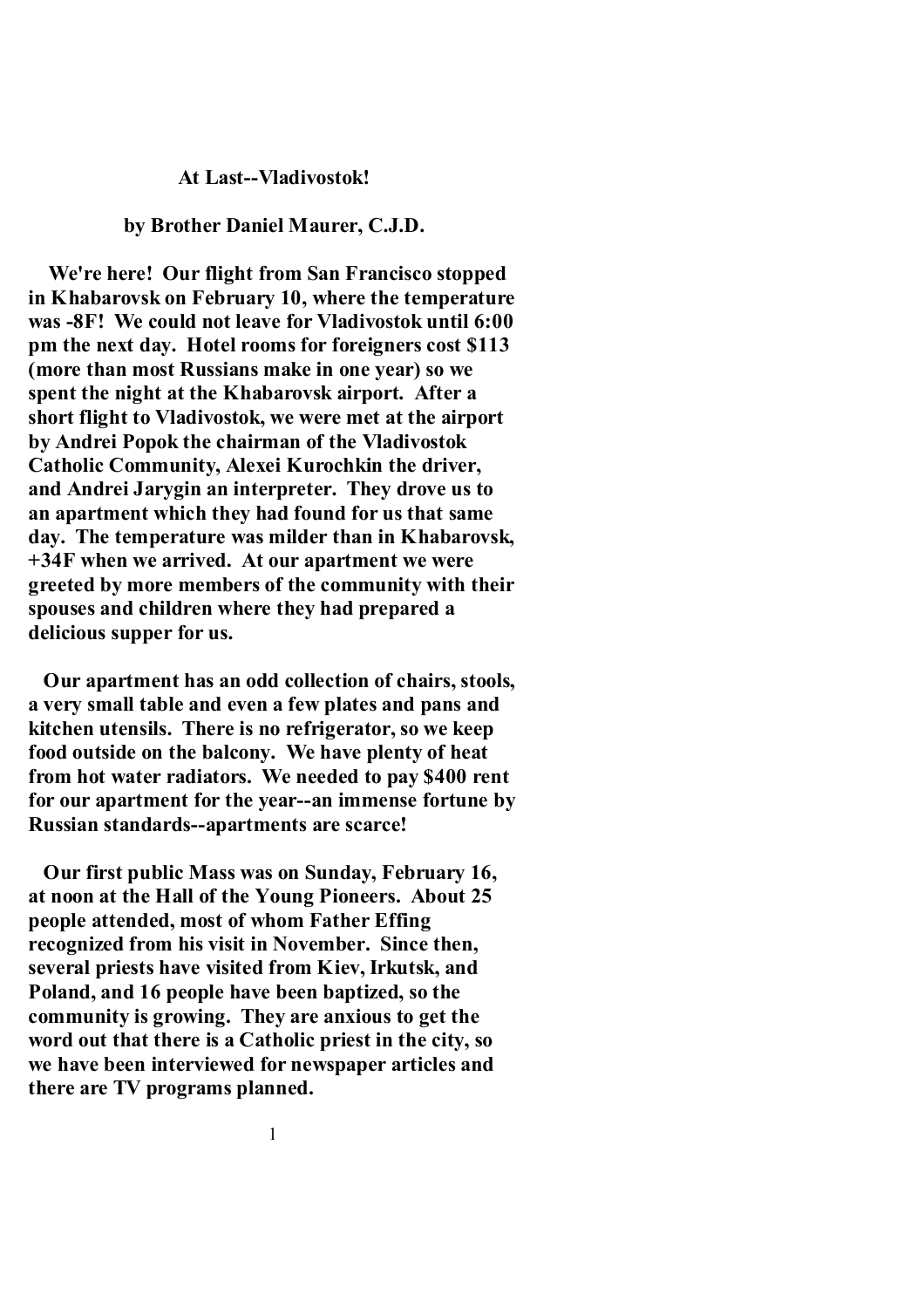**We have been invited to dinner often at the homes of parishioners and friends, so we have been able to see how they live. No one has a private home. Their apartments are very small, but no one seems to be hungry even though the available food lacks variety and proteins. Fresh foods are scarce, including milk and eggs. The food we have been served has been tasty, but we think our hosts are taxing their resources to care for us. We hope to be self-sufficient as soon as possible. In the days ahead we will find out more about the nutritional and medical needs of our people.** 

 **Russians complain about the high cost of living and about the scarcity of goods and food. Prices are high and rising faster than salaries. We have heard various estimates of the average salary--between \$7.27 to \$13.60 per month!** 

 **The people of Vladivostok are serious but friendly. They like to laugh and are very generous. They do not have the extras and sometimes not even what seems essential to us, but we haven't seen anyone sleeping on the streets. They seem very family-oriented and very solicitous for their children. Are they hopeful for the future? Their common expression for their situation is, "It's a hard life." Jesus will give them hope.** 

 **Vladivostok is a beautiful, interest|ing and needy city. It especially needs the Church and the Sacraments. Our work is absolutely necessary, and the people are happy we are here. A Russian businessman told us, "This is an historic event--You are the first Americans to come to Vladivostok to stay!"**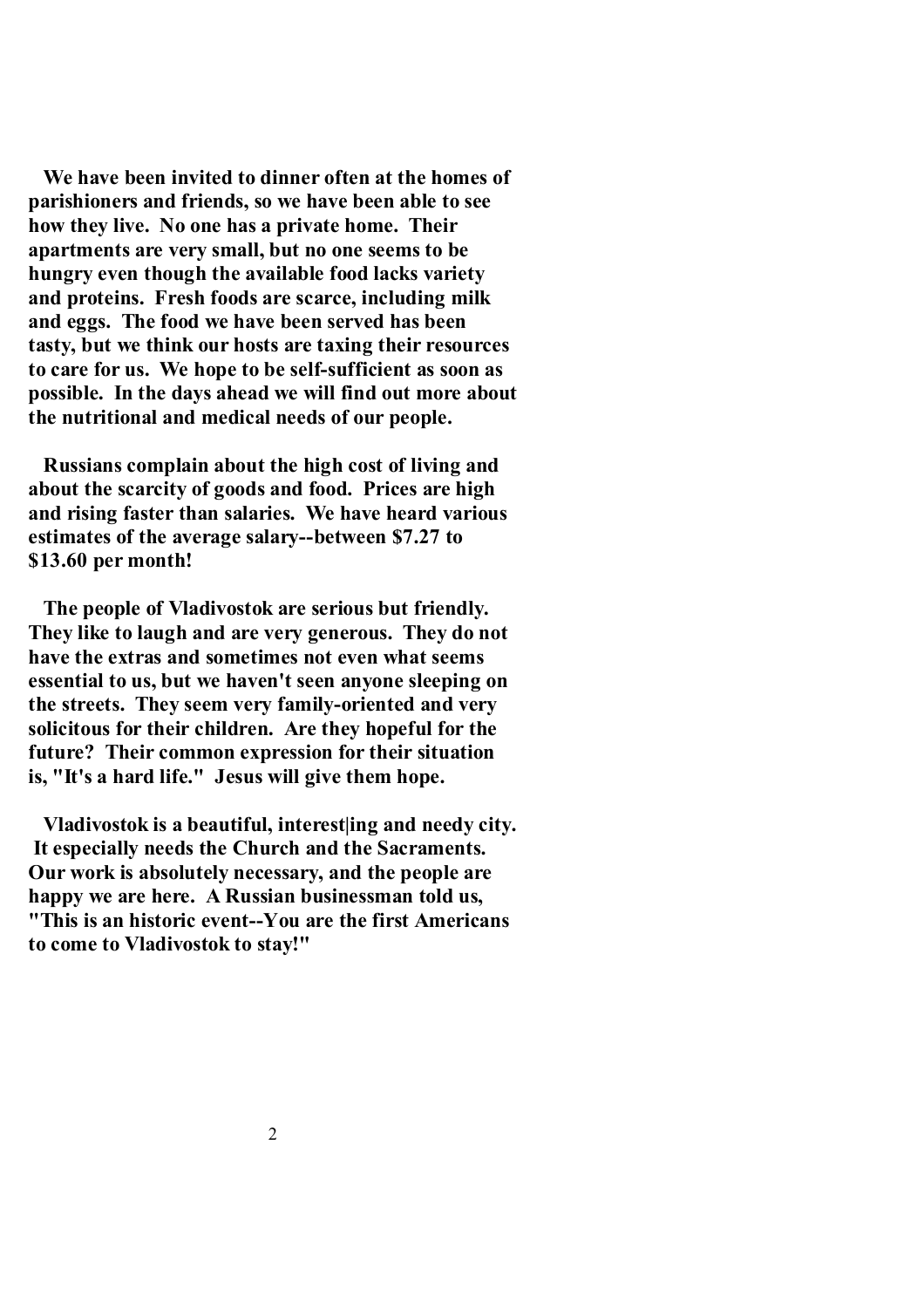# **The Rebirth of the Catholic Community of Vladivostok**

## **by Brother Daniel Maurer, C.J.D.**

 **In 1986 Mikhail Gorbachev inaugurated his programs of** *glastnost* **(openness) and** *perestroika* **(restructuring), those now-familiar words which signaled his attempt to fashion a kinder, gentler communist empire. But it would take five long years for Catholics in Vladivostok to be able to trust that religious freedom had actually returned to their land. Perhaps it took so long because too many Russians still remembered the depths of terror with which the communist officials obliterated any sign of religion after the Russian Revolution of 1917.** 

 **The Russian Far East, a proud, energetic frontier land at the turn of the century, did not succumb without a struggle. After the Czar was assassinated, the Far East declared itself an independent republic. But their independence was short-lived. Red Army forces, naval and ground, invaded and finally established their control over the entire region on October 25, 1922. Vladivostok was a part of Russia again -- this time, Communist Russia.** 

 **After brutally consolidating their power, the communists could carry out their comradely, utopian socialist agenda, including the systematic destruction of the very idea of God as a supreme, creative, loving being. They especially devoted their energies to the persecution of Christianity.** 

 **Before 1923 more than 30,000 Roman Catholics lived in Vladivostok and the surrounding Primorya Region. They had nearly completed the construction of a beautiful church built in the style of Polish gothic revival. By 1935, the year the last priest was killed, the Catholic community was only a memory. The church**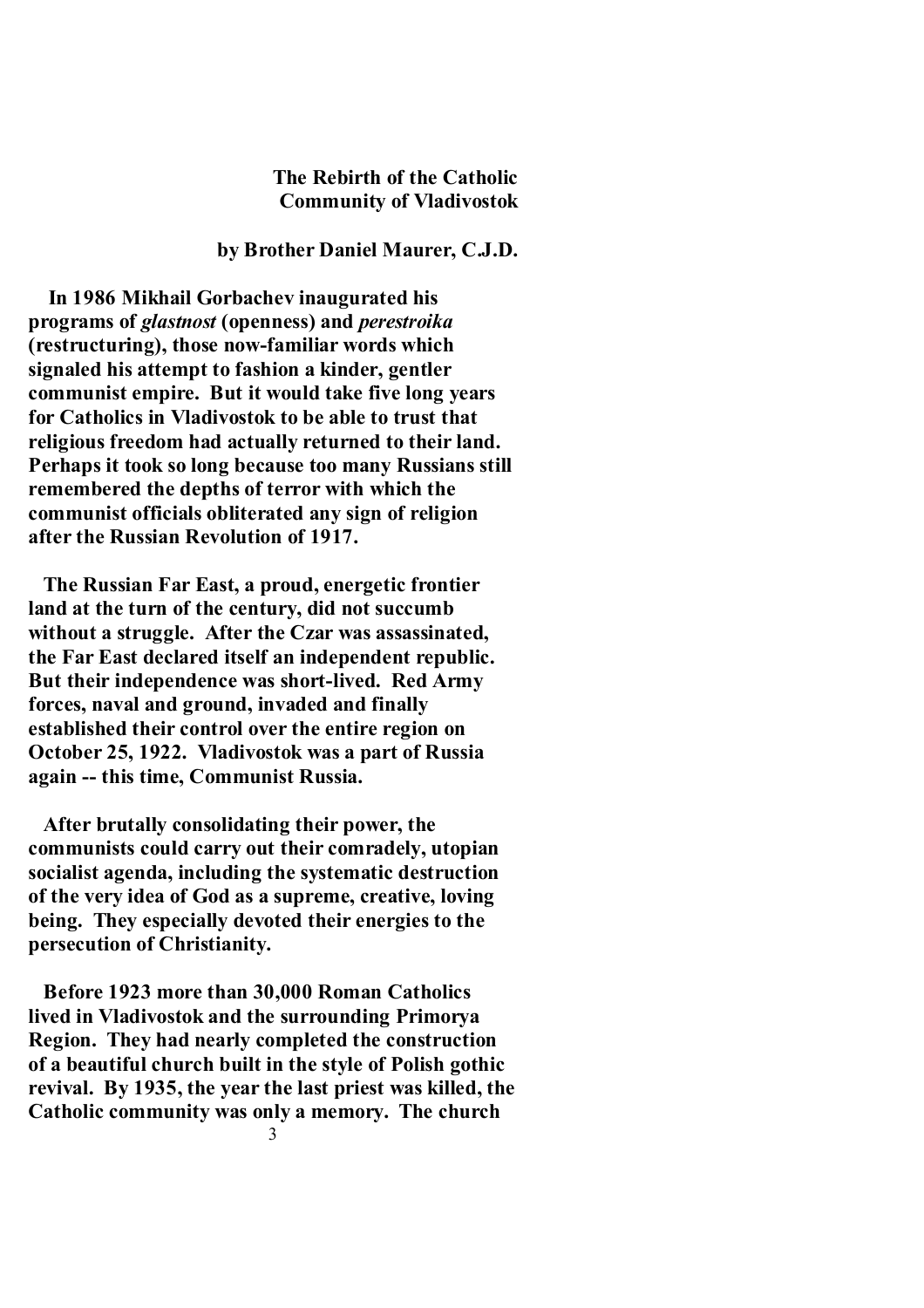**was closed and converted for use as the Primorya Government Archives.** 

 **No one today knows the full story of those terrible years between 1923 and 1935. It is said that most of the Catholics of the region were killed by 1928. The local people today, who received the stories of that tragic time from the few who survived, now say that every Catholic priest was imprisoned and killed; that the vast majority of practicing Catholics were shot and their bodies dumped into mass graves that were later used as building sites. Some say that virtually all 30,000 Catholics were killed. One of our parishioners lost her only brother. A newly-baptized parishioner of Polish descent, 24 years old, reports that his Catholic grandfather was killed as a "Polish spy" in 1929.** 

 **Knowing the terror that the communist regime had used in the past and might still use, it took religious people today some time before they were willing to express themselves openly. In Vladivostok, that open expression came through two young men and a Polish priest. In 1989 Igor Davidov converted to Christianity and joined the Seventh Day Adventist Church in Vladivostok. In 1990 he read an article in the Seventh Day newspaper of the Soviet Union about Father Jan Sergi Gajek, a professor at Lublin Catholic University in Poland, and his work for cooperation among all Christian groups. Igor invited Father Gajek to visit Vladivostok. While he was here, during December 1990, they advertised on radio, cable TV and newspapers to locate Catholics in the city. They found none while Father Gajek was here, but the day after he left, a young Catholic, Mr. Andrei Popok, identified himself to Igor.** 

 **Andrei Popok, born in the Ukraine in 1966, came to Vladivostok in 1988 as an officer of the Red Banner Fleet. He had converted to Catholicism earlier that same year while studying anti-christian propaganda in**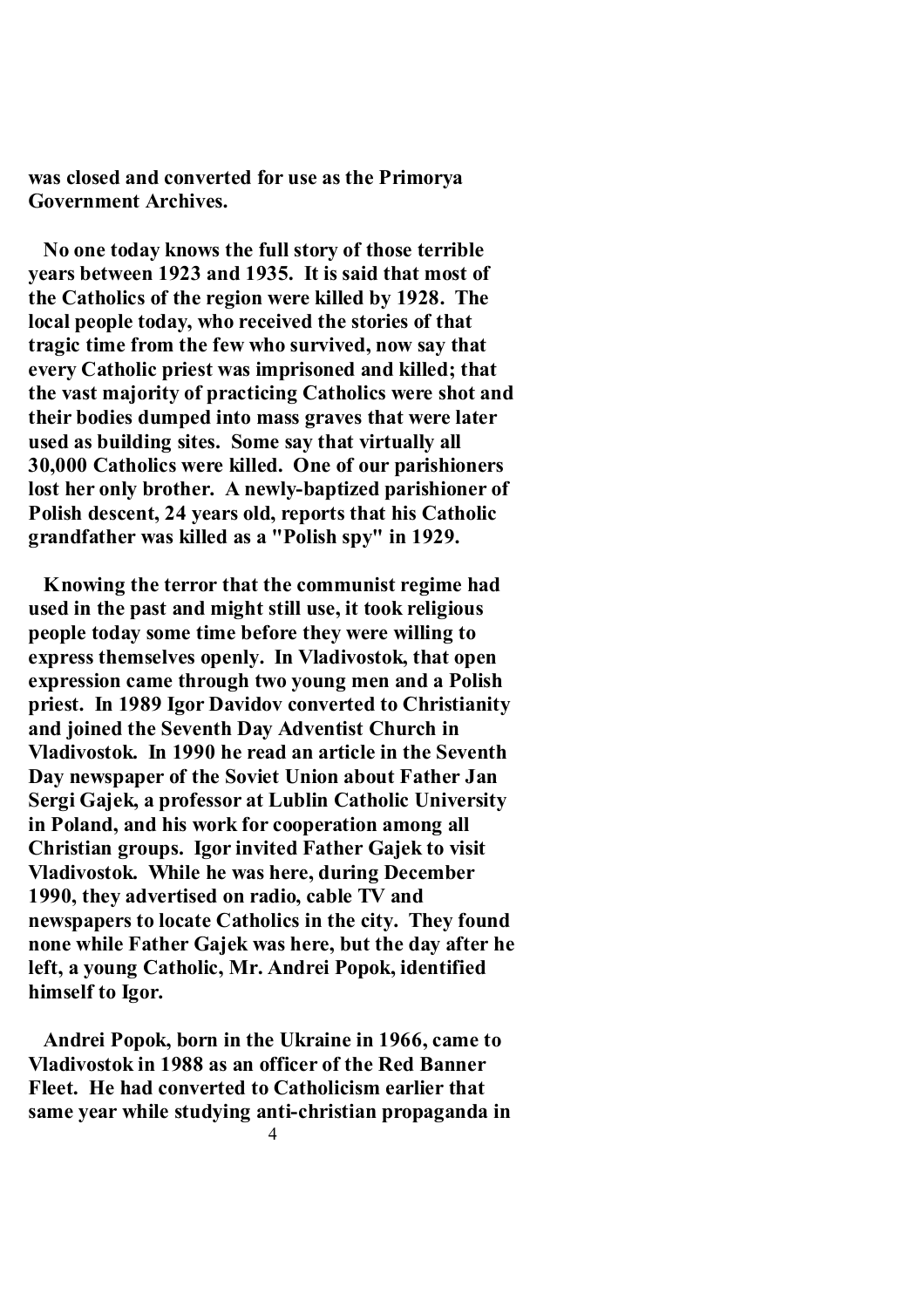**his military college. Once in Vladivostok, in the middle of** *glastnost***, Andrei set about trying to find other Catholics like himself for prayer, for Bible study and for mutual support. He had heard that there had been a large Catholic community here before 1935, and he searched for the lost members. But people were still afraid. He was not able to find one other Catholic until he met Igor. After that meeting, the two young Christians set about in earnest to locate more Catholics, advertising on TV, over the radio and in the newspapers. Their perseverance met with success. In July of 1991 Anastasia Potapenko heard an advertisment about a meeting. She attended. "Wherever two or three are gathered in my name..." The Vladivostok Catholic Community was reborn.** 

 **Just a few weeks after that first meeting, the August Coup tried to topple the relative openness of** *glastnost* **and to reimpose a doctrinaire communist orthodoxy on the Soviet Union. The world knows the outcome of that struggle. It is still fresh in our minds. Thanks be to God.** 

 **By Russian law, for an organization to be registered officially, it must have at least ten members and a constitution. There were still not ten baptized members, but catechumens are members of the Church, too. A few who were interested in becoming Catholics signed up so that the Community could receive official status. Slowly, they found new Catholic members. Even though the people were Catholic and had a true Catholic spirit, they knew little about Catholic traditions and canon law. Andrei wrote to his friend Father Jan Krapan in Kiev for a sample of a constitution. One was sent. The community used it as a guideline to write their own, and on August 25, 1991, a date which they consider the foundation date, just four days after the coup attempt failed, the Vladivostok Catholic Community asked for official recognition according to the laws of the State.**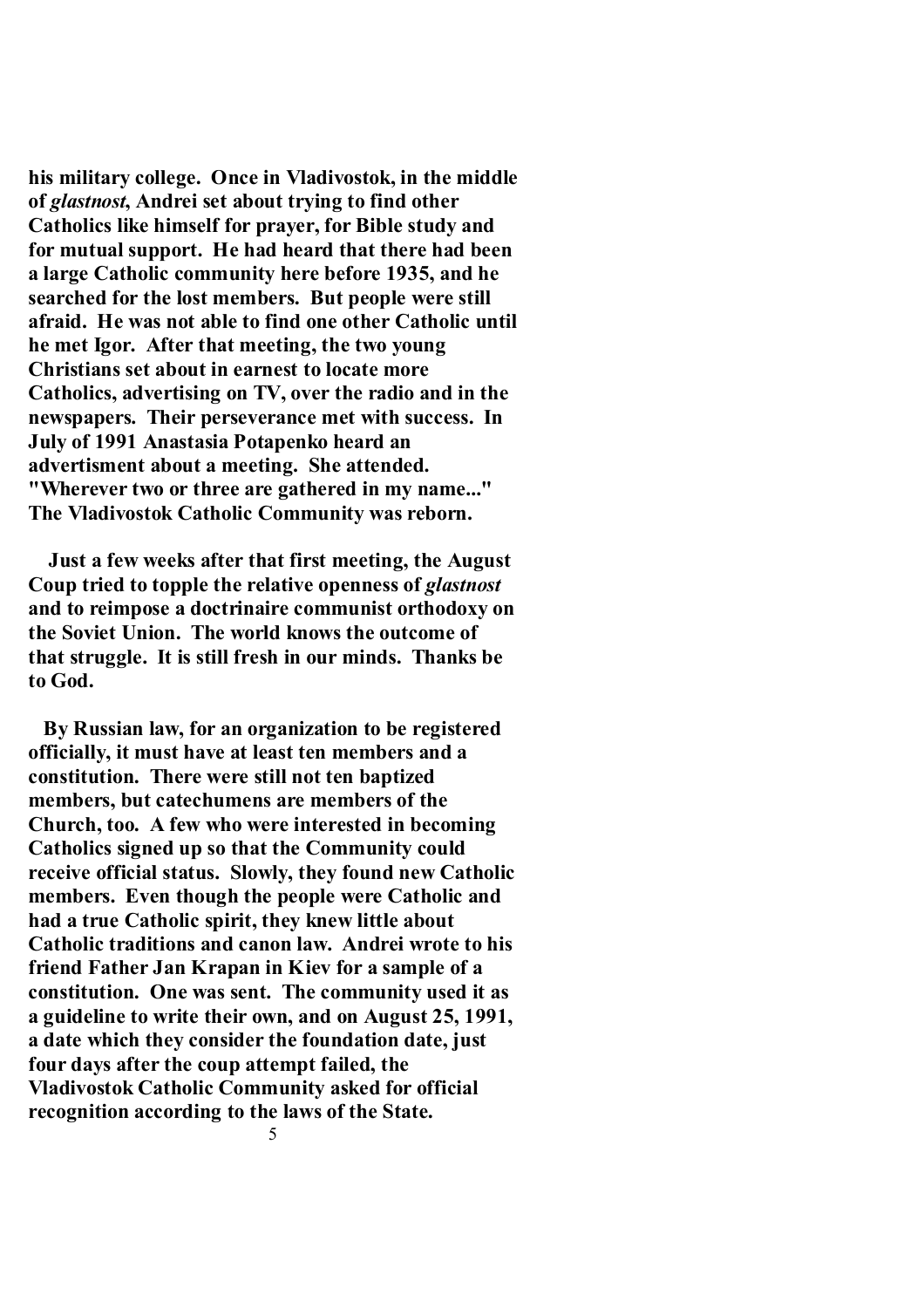**Local government officials were very surprised to learn that there were Catholics in Vladivostok, and it took time to process the registration. All documents were ready by the beginning of October: constitution, protocol reports of meetings, membership lists. Only one more requirement was needed, a document from the bishop responsible for administering the Church in this area. For Vladivostok, it was Bishop Joseph Werth, S.J., the Apostolic Administrator of Novosibirsk, 2500 miles away. But Bishop Werth, newly appointed in April 1991, had not yet been able to register his own position legally with the government. There were problems about differences between canon law and Russian law. The constitution needed to be seven pages long, not three pages as submitted. Finally, perhaps as a way to celebrate the visit of Archbishop Hurley of Anchorage who had done charitable works here in Vladivostok, the Catholic Community was registered on January 4, 1992, and Andrei received the notification on January 10.** 

 **The feast day of the Community and the name day of the church is January 1--"Most Holy Mother of God"--the start of a new year, the start of a new day for the Catholics of Vladivostok. Father Effing received his visa to work in Vladivostok on February 7, his birthday.**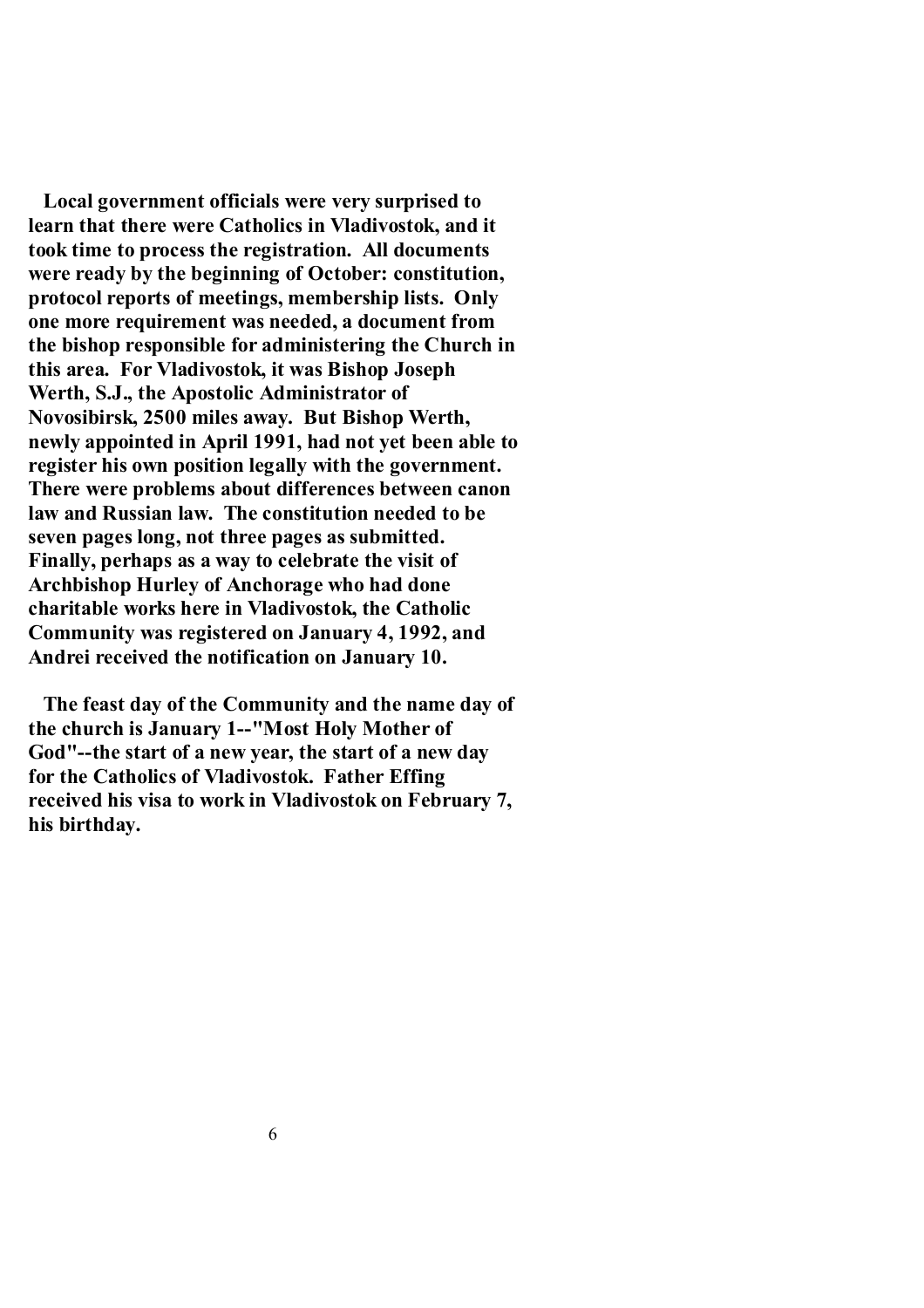### **Mission Needs**

 **When we were investigating the possibility of coming to Russia we had to go into debt to pay for the investigation. We knew that part of what would be needed was benefactors who cared for us and for Russia. We were waiting for our visas and for the resources necessary to begin the mission. God supplied these needs through generous friends, too many to mention here, but including the Capuchins of Pittsburgh, Ignatius Press, many diocesan priests, and even more old and new friends, in America and in Europe. We hope to tell about our donors in future issues. Now that we have arrived in Vladivostok, we can see more clearly what is needed.** 

 **The most urgent need is for a car, since public transportation takes a long time, and is not safe at night when most of our meetings must be held. A three-year-old Japanese car costs \$2000. Next, we look forward to the renovation of our church building. We need to have a study done about the costs and availability of materials. This will cost about \$1000. At a recent meeting, members of the Community said that what they most wanted was crucifixes for their homes, and Bibles and books for Mass and for learning more about the Catholic faith. Such books are about \$3.00 apiece. Or perhaps your parish can support our mission's expenses for one week: \$288. --M.E. .S A Reflection by Father Myron** 

 **Vladivostok is truly unique, a city of skyscrapers built on hills surrounding a bay. At night, the buildings are not illuminated on the outsides, but the windows twinkle with the thousands of lights of families at their dinner tables. How beautiful the view across the bay is, and how nice to reflect on what God has brought about. Issue Number Two Issue Number Two !Vladivostok Sunrise! is a newsletter published by the Canons Regular of Jesus the Lord for their**